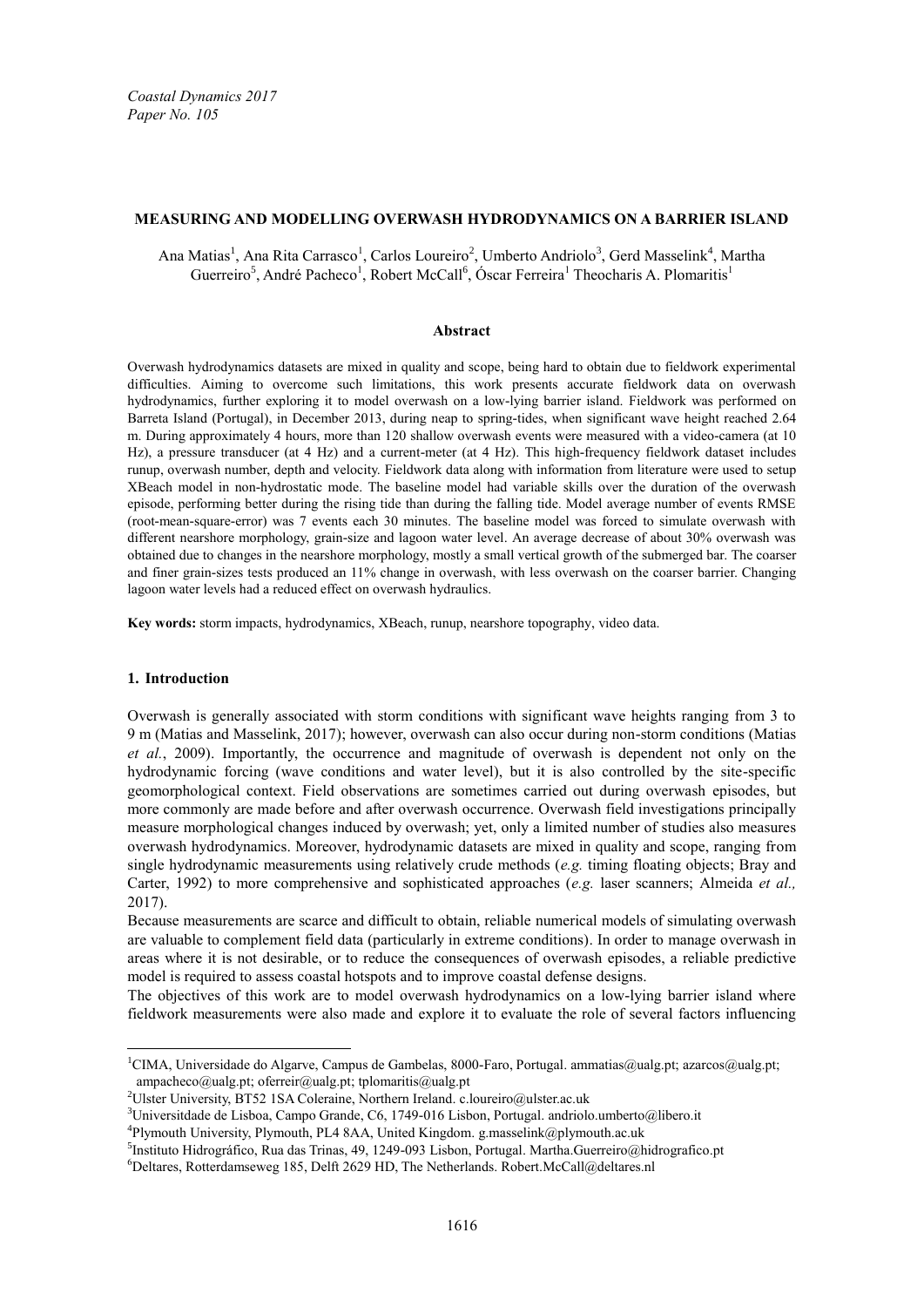overwash hydrodynamics (nearshore morphology, grain-sizes and lagoon water levels).

# **2. Study area**

Fieldwork was performed on the western part of Barreta Island, located in the Ria Formosa, southern Portugal (Figure 1), a multi-inlet island system that extends 55 km along the coast. The field site is located about 1300 m downdrift from Ancão Inlet (Figure 1), which has been migrating towards the fieldwork site since 1997 (Pacheco *et al.*, 2007). The evolution of Ancão Inlet and Barreta Island are strongly related, with island low-volume states associated with sediment starvation due to the updrift trap effect of the inlet (Matias *et al.*, 2009); while high-volume states at Barreta Island related to the arrival of swash bars from the inlet ebb-delta (Vila-Concejo *et al.*, 2006). At the fieldwork site, dune vegetation development on small aeolian mounds was noted since 2001, with remnants still visible close to the backbarrier (Figures 1 and 2); however they are being eroded since 2013 by frequent overwash.



Figure 1. Top: Fieldwork location within the Ria Formosa barrier island system, Algarve, Portugal. Bottom left: Aerial photograph from 2013 showing the study area location on the Western part of Barreta Island, and Ancão Inlet. Bottom right: Ground picture of the study area looking Westwards, with the lagoon and mainland to the right-hand side.

The Ria Formosa barrier system is in a mesotidal regime, with mean tidal range of about 2 m that can reach up to 3.5 m during spring tides. The offshore wave climate is dominated by W-SW waves (71% of occurrences), while short-period SE waves generated by regional winds occur during 23% of the time (Costa *et al.*, 2001). Wave energy is moderate with an average annual significant wave height (Hs) of 1.0 m and average peak period  $(T_p)$  of 8.2 s (Costa *et al.*, 2001). Storm events in the region are defined as events with H<sub>s</sub> above 3 m (Pessanha and Pires, 1981). The western part of Barreta Island has a Northwest-Southeast orientation, such that it is directly exposed to West-Southwesterly waves, and it is relatively protected from SE waves (Figure 1).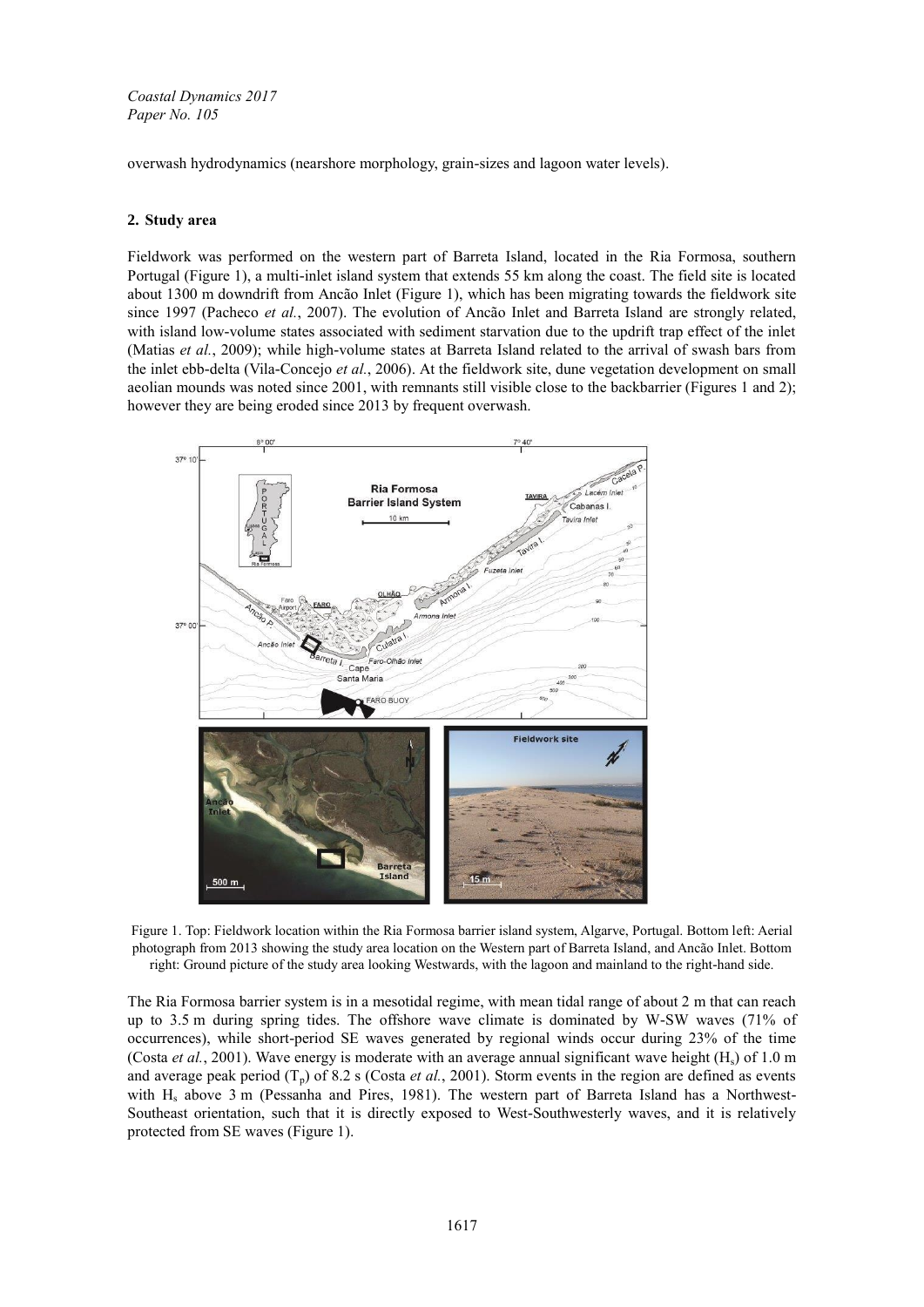# **3. Overwash measurements**

### *3.1. Fieldwork campaign*

Fieldwork was undertaken during an overwash episode that took place during the 12th and 13th December, 2013. Data collection was undertaken along a cross-shore profile in a low-lying section of the barrier (Figures 1 and 2A), where overwash was expected to occur more frequently.

Offshore waves during the fieldwork campaign were recorded by a directional wave buoy (Datawell Waverider), operated by the Hydrographic Institute of the Portuguese Navy, and located approximately 8 km from the fieldwork site, where water depth reaches 93 m (Figure 1).



Figure 2. Fieldwork settings. A: Overview of barrier measuring stations and video monitoring system. B: Location of measuring stations across the barrier island. C: Overwash over the barrier crest, with water reaching stations ST 4, ST 5, and ST 6. D: Detail of measuring station ST 4, with the electromagnetic current-meter and data-logger (right handside) and the pressure transducer (left-hand side). E: View over the remnants of dune vegetation Westwards of the measuring profile, and the base unit of the DGPS.

The measuring system was composed of seven measuring stations (ST), with sets of instruments (currentmeters, CM, and pressure transducers, PT) deployed along a cross-shore profile (Figure 2B). Stations were numbered from the low-tide water level at the beach (ST 1) to the barrier crest (ST 4, Figures 2C and 2D) ending in the backbarrier section, above the lagoon high-water level (ST 7). PTs measuring at 4 Hz were placed in all STs and CMs were placed in ST 2, ST 3 and ST 4. Due to intense erosion during high-tide ST 2 collapsed and ST 3 was damaged. The only operational current meter for the entire duration of the campaign was at ST 4 (located on the barrier crest).

The overwash episode was also monitored by a video camera mounted on a tripod looking sideways at the instrumented cross-shore profile (Figure 2A). The device was composed by an Internet Protocol Vivotek camera, acquiring imagery at 10 Hz, during 4 hours (08:30 to 12:30). The elevation of the camera center of view (COV) was 4.9 m above Mean Sea Level (MSL).

Barrier morphology was measured before and after the overwash episode using an RTK-DGPS (Figure 2E). All instruments and ground-control points for video analysis (red poles in Figure 2C) were also georeferenced with the RTK-DGPS. Surficial sediment samples were collected at all stations.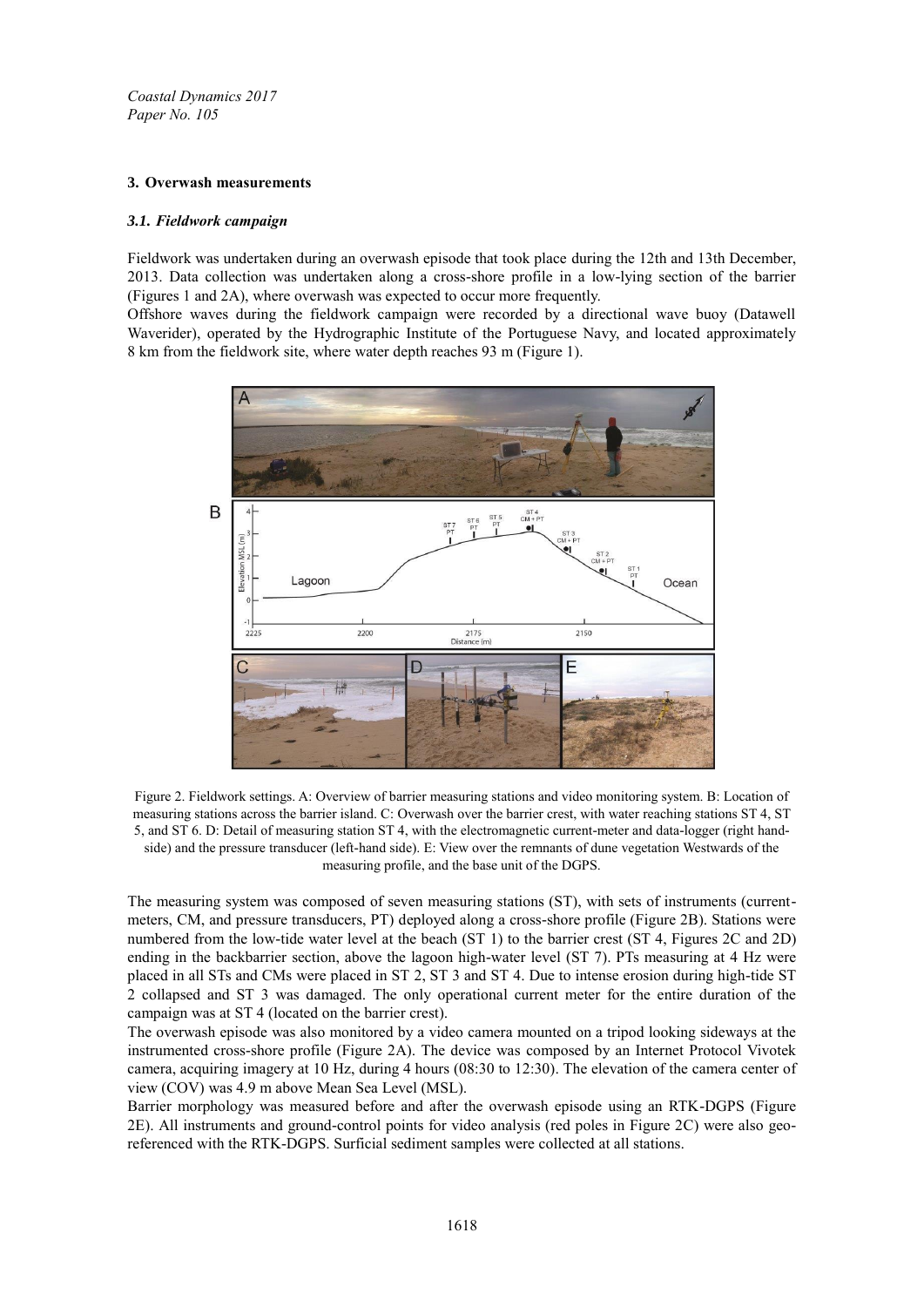# *3.2. Data processing*

Offshore wave conditions measured were obtained for sequential periods of 30 minutes, then transmitted to a land station and quality controlled by the Hydrographic Institute of the Portuguese Navy. In order to obtain the wave conditions in the nearshore area of the study site, the numerical wave propagation model SWAN (Simulating WAves Nearshore; Booij *et al.*, 1999; Ris *et al.*, 1999) was used. SWAN was run in third generation, 2D stationary mode, and implemented using a nested modelling scheme, with model domains composed by a 20 m resolution local grid, nested into the 50 m resolution regional grid. Simulations were initialized in the offshore boundary of the regional grid with the measured 2D spectra from the wave buoy, variable water levels and wind forcing obtained from the nearby Faro Airport (location in Figure 1). SWAN was run in third-generation, two dimensional stationary mode.

Tidal levels in the ocean margin were calculated with an algorithm developed by Pacheco *et al.* (2014); that computes the astronomical constituents with a tidal-analysis toolbox (Pawlowicz *et al.*, 2002) over an hourly time-series for the period 2003-2010 obtained from a tide gauge located on Faro-Olhão Inlet (about 6 km eastwards of the study area, Figure 1). Tidal levels on the lagoon margin were determined using an estimate of the time delay and level shift between oceanic and lagoon tidal levels for this area. The delay and shift were calculated from water level data collected by Popesso *et al.* (2016). Storm surge values during the campaign were obtained from the closest operational tidal gauge located in Huelva, Spain (60) km to the East; Puertos de Estado, online).

Overwash depths were determined using PT data from measuring stations. Since all instruments were synchronized and calibrated for atmospheric pressure in the field, overwash events were identified and isolated using the time tagging provided by the video analysis. The same time tagging was used to obtain overwash event velocity at crest computed from the electromagnetic CM data. Maximum overwash depth and peak velocity were calculated for each overwash event. Overwash timestak images were produced using the pixel array located along the instrumented barrier profile, and considering sampling periods of 10 minutes. Timestack images generated between low tide water level and the barrier crest positions were used to extract wave runup, through coupling manually picked swash events with profile elevation. Timestack images matching the backbarrier profile allowed the identification of each overwash event, here defined as a single passage of water over the barrier crest. On each timestack, the overwash water front was automatically detected by an image processing algorithm based on pixel intensity variation. The average leading edge velocities of each overwash event on the barrier were estimated through the intersection of the detected water time-space line with instruments positions. Runup from each swash event, was visually identified by the edge of each water excursion, on each referenced timestack image.

Cross-shore profiles from the start and end of the overwash episode were used to interpolate the barrier profiles during the overwash, by weighting changes according to the number of overwash events measured during each timeframe. Samples of barrier sediments were analyzed using traditional laboratory dry sieving procedures for unconsolidated clastic sediments. Sieving was done for sediment grain-sizes between 31.5 mm and 0.063 mm. Percentiles  $D_{10}$ ,  $D_{50}$  (median), and  $D_{90}$  were determined using GRADISTAT (Blott and Pye, 2001). Sediment porosity was determined volumetrically in the laboratory.

### *3.3. Fieldwork results*

During the fieldwork campaign, which occurred only a couple of days after neap tides, tidal levels reached a maximum of about 0.9 m MSL on the ocean side, between 10:00 and 10:30, whilst lagoon maximum and minimum tidal elevations were  $0.17$  m and  $-0.3$  m MSL, respectively. Storm surge was very small, between 0.00 m and 0.06 m. Offshore waves had average  $H_s$  of 2.5 m, with the highest  $H_s$  of 2.64 m recorded at 11:00 (close but not exceeding the storm threshold for this area, 3.0 m). At about 12 m water depth, wave refraction had reduced  $H_s$  to 2.0 m – 2.2 m. The main wave direction was from SW, with an offshore incident angle always smaller than 30 degrees.

During most of the overwash episode wave spectra were relatively broad, slightly narrower at the beginning (8:30, Figure 3). The highest wave energy peak was associated with wave frequencies around 0.09 Hz, with a second mode around 0.11 Hz (Figure 3). At water depths of 15 to 17 m energy in the infragravity band was limited; rather a tail towards the high-frequency waves was noticed. Although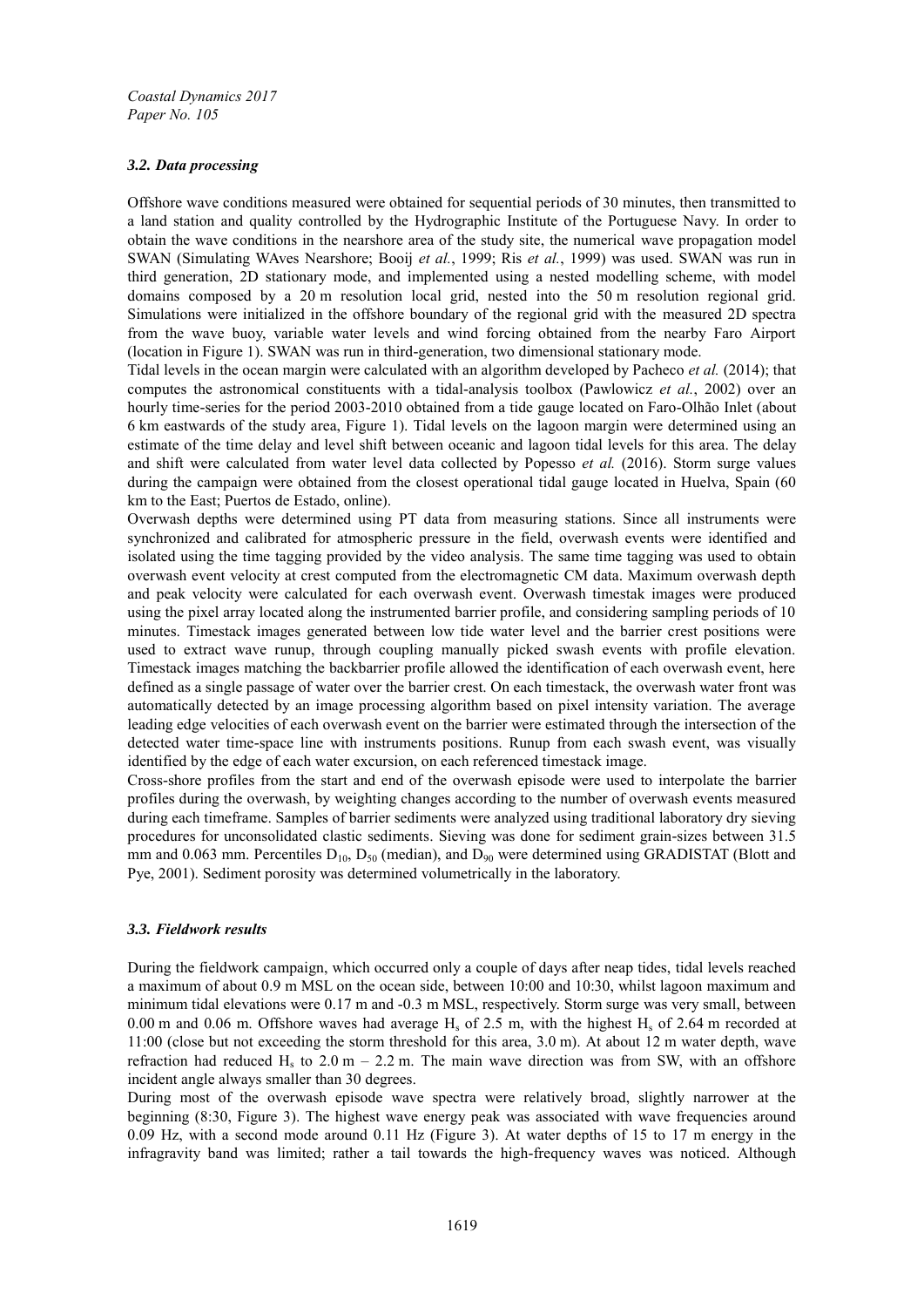several and variable peaks in wave spectra were recorded offshore, two main sets of waves could be identified. By fitting one or two JONSWAP type of spectrum to the measured curves, the wave sets characteristics were obtained: waves with average  $H_s$  of 2.0 m and  $T_p$  of 11.3 s, and waves with average  $H_s$ of 1.3 m and  $T_p$  of 8.8 s.



Figure 3. Examples of modeled nearshore wave spectra, at 15 m water depth, for the time-steps 08:30 and 10:30, of 12/12/2013.

Over more than 4 hours, *circa* 120 overwash events occurred over the barrier crest of the selected profile. About 70% of these events occurred between 10:30 and 12:30 (Figure 4). Most overwash events had limited onshore intrusion (< 2 m) on the top of the barrier; yet, some events reached the backbarrier lagoon. Peak overwash flow velocity was generally between  $1 - 3$  ms<sup>-1</sup>, though maximum velocities reached values close to 6 ms<sup>-1</sup>. Overwash flow was very shallow (Figure 4), with mean depth of 6.7 cm. These characteristics are typical of overwash flows, which generally are supercritical (according to data compiled by Matias and Masselink, 2017). Usually, the larger overwash events had concomitant deeper and faster flows, with longer durations and larger intrusion distances. Despite the reduction in number of events at the start and end of the overwash episode and variable peak velocities, the overwash depth was relatively constant (Figure 4).

During the overwash episode, the beach face was eroded and sand accumulated on the barrier top and across the barrier (Figure 5). Observed changes indicate that the volume of barrier erosion was greater than the volume of overwash induced deposition. The net sediment balance is  $-13.7 \text{ m}^3 \text{m}^{-1}$ , with only about  $1.8 \text{ m}^3 \text{m}^{-1}$  of overwash deposition on the barrier. This result may have several explanations, such as a longshore component of sediment transport that was not measured; or there was an offshore sediment transport to areas below the topographic survey undertaken during fieldwork. Topography at the end of the overwash episode was only surveyed up to -1 m MSL on the ocean margin; below this depth, another former nearshore survey was used. The nearshore area, between -1 m and -3.5 m MSL (Figure 5) typically exhibits a bar that changes in morphology and elevation through time, with an average slope of 0.01, and average  $D_{50}$  of 0.36 mm (computed with data published in Rosa et al., 2013). Seaward of the bar, the profile is planar with a gentler slope of 0.008, and an average  $D_{50}$  of 0.43 mm. The beach face is steep (average slope of 0.1), with average beach  $D_{50}$  of 0.61 mm. The backbarrier surface facing the lagoon has variable slopes, and exhibits a coarsening grain-size and a poorer sorting due to the presence of overwash debris lines. Barrier porosity is mostly around 0.3; with a maximum of 0.36 close to ST7 (location on Figure 2).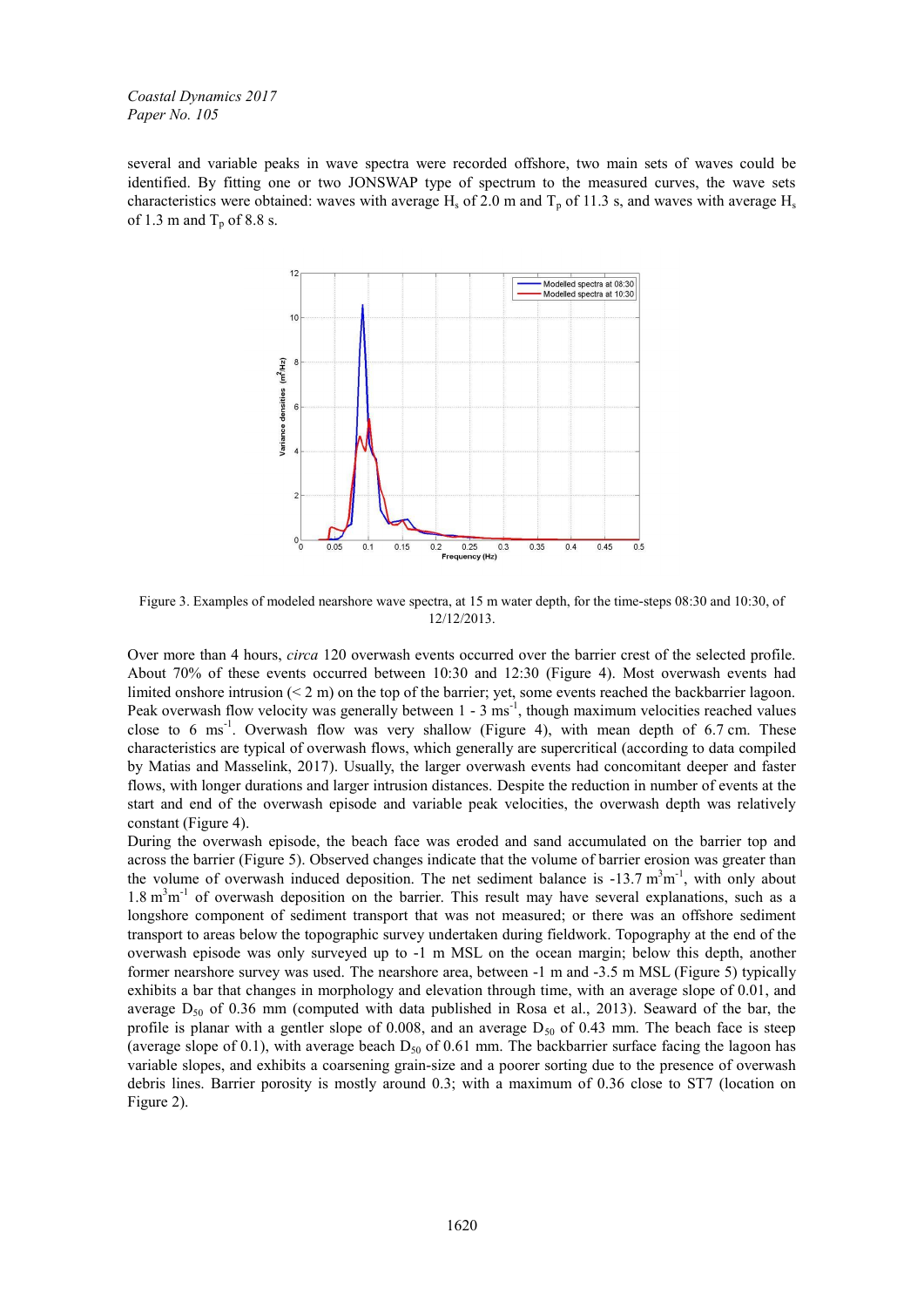

Figure 4. Overwash events average properties during the overwash episode, measured in ST 4 (see Figure 2 for location).

### **4. Hydrodynamic modelling**

#### *4.1. Model set-up*

This study used the one-dimensional approach of XBeach model developed by Roelvink et al. (2009), in non-hydrostatic mode. The model was run without the computation of morphology. Model setup consisted of three stages: definition of boundary forcings, generation of the model grid and model calibration. The boundary forcing conditions were parameterized using fieldwork measurements when available (barrier profile (Figure 5), wave spectra (Figure 3), ocean and lagoon water levels, and median grain-size), whilst other parameters were kept with default values (*e.g.* bed friction). The hydraulic conductivity (k) was computed with Hazen's equation, using measured  $D_{10}$ . The generated grid is non-equidistant, with a minimum grid size of 0.1 m and a maximum grid size of 3 m, observing the condition of a minimum of 50 points per wavelength. XBeach calibration was carried out by tuning three parameters:

1. Offshore boundary - It was decided by balancing two opposite criteria: (i) it should be located in deep water, considering the longest waves; and (ii) it should be located in water shallow enough to account for most of wave refraction. Considering the wave conditions measured during the overwash episode and a ratio between wave group velocity and phase velocity  $\leq 0.85$ , a boundary deeper than 17 m would be preferable. However, as waves at this depth were not yet shore-normal  $(12^{\circ} - 26^{\circ})$  and refraction cannot be accounted for in a 1D model, the offshore boundary was set in an intermediate location, at -15 m MSL.

2. Spin-up duration - XBeach in non-hydrostatic mode is a phase-resolving model; therefore, at the start of each run waves propagating across the nearshore do not reach the barrier (the domain exceeds 2000 m). Runs were made with an initial time (the 'spin-up') of 10, 20 and 30 minutes durations. It was concluded that a spin-up of 10 minutes provided good results whilst maintaining a reasonable computational effort.

3. Number of replicates - Since a wave-spectrum is a statistical quantity obtained over 30-minutes, a number of model outputs can be obtained with the same setup. A power analysis was made to estimate the number of replicates needed to allow accurate and reliable statistical judgments. A mean number of 160 overwash events and a standard deviation of 10 were used, based on an average obtained of prospective 30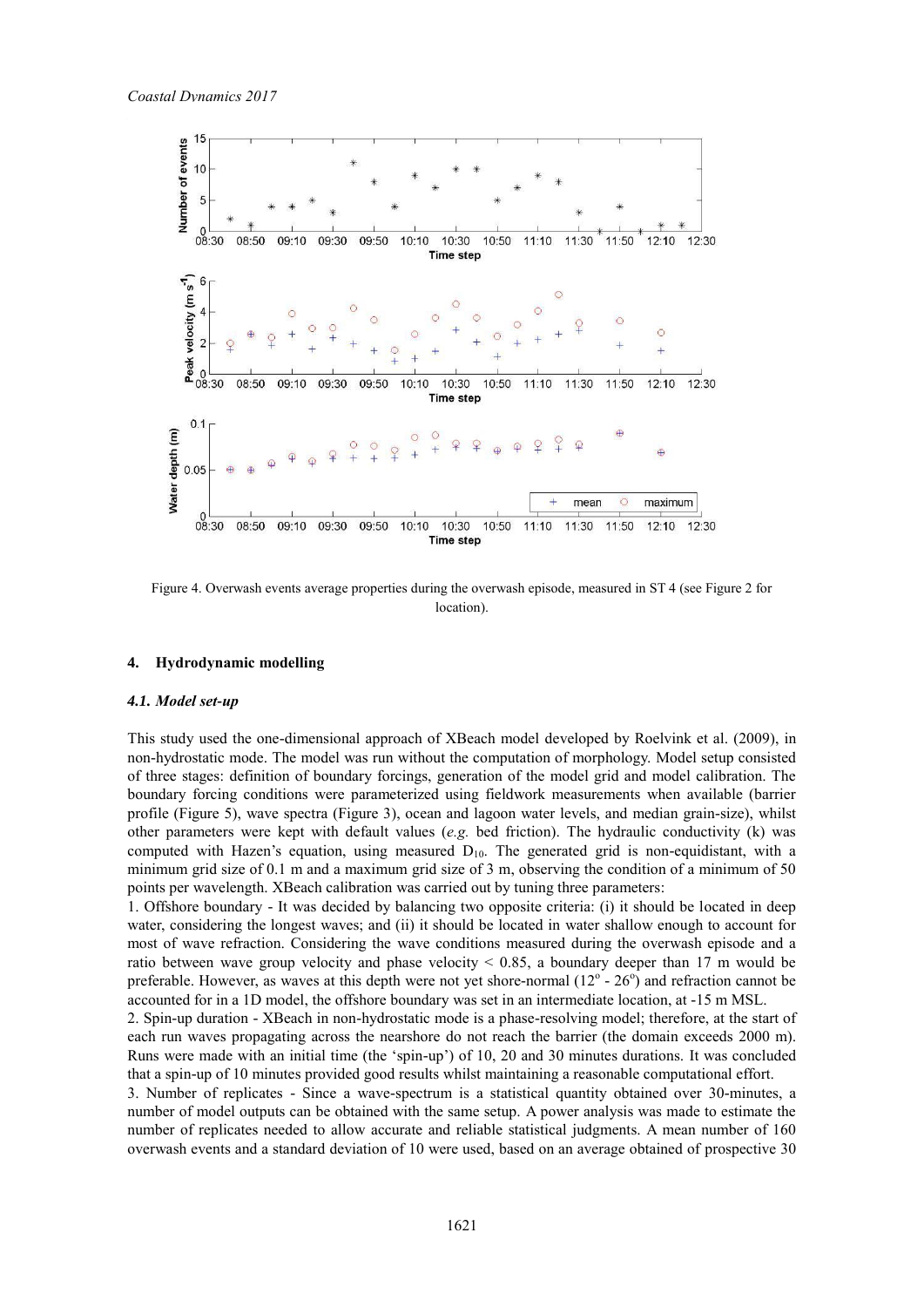replicates made initially. An effect size of 10% and a power of 95% were decided based on the literature (*e.g.* McDonald, 2014), and assured a very high chance of observing an effect that is real. The obtained number of replicates was 6.



Figure 5. A: Topo-bathymetric profile of the study area. B: Topographic profiles of the barrier before and after the overwash episode. C: Morphologic variation of the barrier during the overwash episode.

Due to the high resolution of the computational grid, the overwash episode was divided into 9 time steps of 30 minutes (with 10 minutes spin-up), from 08:30 to 12:30. The output time-step was set at 4 Hz, matching the sampling grid of the instruments.

### *4.2. Model performance*

The model performance and evaluation of its usefulness as a predictive tool was assessed using standard metrics of performance, particularly bias, root-mean-square error (RMSE), and scatter index (SCI), as described e.g. in McCall *et al.* (2014). The baseline model performance metrics are presented in Table 1.

Table 1. Performance metrics of baseline model according to average number, depth and velocity of overwash events.

|             | number | Depth $(m)$ | Velocity $(ms^{-1})$ |
|-------------|--------|-------------|----------------------|
| <b>Bias</b> |        | 0.02        | 0.43                 |
| <b>RMSE</b> |        | 0.02        | 0.61                 |
| <b>COL</b>  |        | 0.30        | 0.28                 |

It can be observed that the model overestimates overwash number; for each time-step an average of 5 extra overwash events are produced by the model, which represents about 25 % extra events. The model performance change throughout the event; during the rising tide the baseline model under or over predict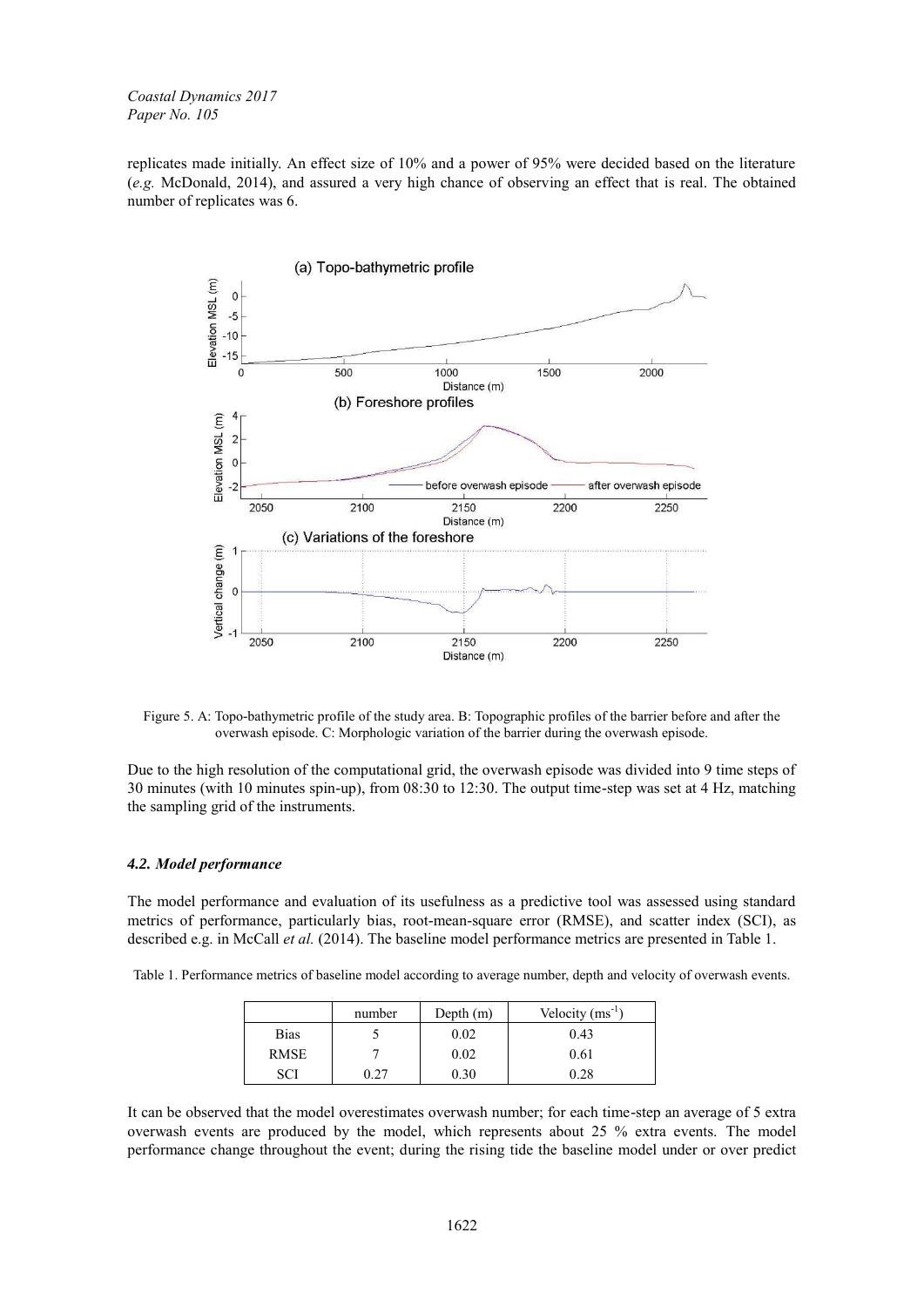by only 2 to 4 events, while during the falling tide the baseline model over predicts overwash by 4 to 14 events.

Overwash depth and velocity are also overestimated by about 20%; however these values are very small  $(0.02 \text{ m and } 0.4 \text{ ms}^{-1})$ , within the error margin of the measurements under the demanding fieldwork conditions. The SCI for the number, depth and velocity of overwash events is consistently low to moderate (circa 0.3).

The comparison between the fieldwork runup statistics and the modelled runup statistics is also an indicator of the model performance. Due to the high number of overwash events, the R2 (2% exceedance runup) is not an adequate indicator, since R2 basically reflects the barrier crest elevation. Instead, the Rsig (significant runup, *i.e.*, the average of the top third of runup values) was calculated. The average difference between the field Rsig and the model Rsig each 10 minutes is 0.2 m, with the model overestimating fieldwork. Because overwash flows are so shallow, a 0.2 m difference in significant runup allows an extra 25% of overwash events over the crest. Even though for the measured conditions, the Barreta baseline overwash model overestimates runup and overwash in the order of 20 to 25%, it can be considered as a fairly good tool from a conservative approach perspective.

# *4.3. Model analysis*

The Barreta baseline overwash model was explored to analyze the relative importance of several factors in the occurrence of overwash, namely: (1) the nearshore morphology; (2) the barrier grain-size; and (3) the lagoon water levels. For the analysis of these factors, the Barreta baseline overwash model was changed in only one parameter at a time, keeping the remaining unaltered. Each modified model was also replicated 6 times, therefore presented results are ensemble means. The output variables (runup, overwash number, depth, velocity and discharge) were compared with the baseline model, to try and understand their importance in overwash processes.

The nearshore morphology is known to change significantly in the study area (e.g. Vila-Concejo *et al.*, 2006), as a consequence of the migration of swash bars from the updrift Ancão Inlet. Several nearshore morphological configurations of the study area were available (data from Matias *et al.*, 2014) and the one that deviates most from the configuration during the overwash episode was selected. It was surveyed in June 2012, when the nearshore bar crest was higher in comparison to the configuration used for the baseline model (February 2013). The new bathymetric grid was built with the same resolution and dimensions of the baseline model, and the same oceanographic forcing was superimposed, which implied new SWAN runs over the new bathymetric grid. Results are summarized in Figure 6.

Significant differences are observed between the baseline model and the nearshore model (Figure 6). There is a noticeable reduction in the number of overwash events with the nearshore model, from 160 to 105 events, particularly evident during high-tide when a reduction of more than 40% is observed. The average overwash depth and velocity also changed, but the reduction is very small (-2 mm average depth and -0.06 ms<sup>-1</sup> overwash velocity). Overall, discharge for the baseline model was  $45 \text{ m}^3 \text{m}^{-1} \text{s}^{-1}$ , while for the nearshore model was 27  $m^3m^{-1}s^{-1}$ , which corresponds to 40% reduction. The runup statistics differences show a reduction in runup on the nearshore model (Rsig decreased 0.22 m in relation to baseline model). Average Rsig of the nearshore model is, however, closer to fieldwork then the baseline model.

Previous studies in the area highlighted some grain-size variability of the barrier, both in the beach face and the barrier washovers. Data published in Matias *et al.* (2009) were used to obtain a measure of the likely grain-size variability and hence set the finer and coarser grain-size models. The finer grain-size model was set with  $D_{50} = 0.47$  mm, which implied a change of k to 0.001 ms<sup>-1</sup> associated with a  $D_{10}$  of 0.32 mm. The coarser grain-size model was set with  $D_{50} = 0.89$  mm ( $D_{10} = 0.393$  mm; k=0.0015 ms<sup>-1</sup>).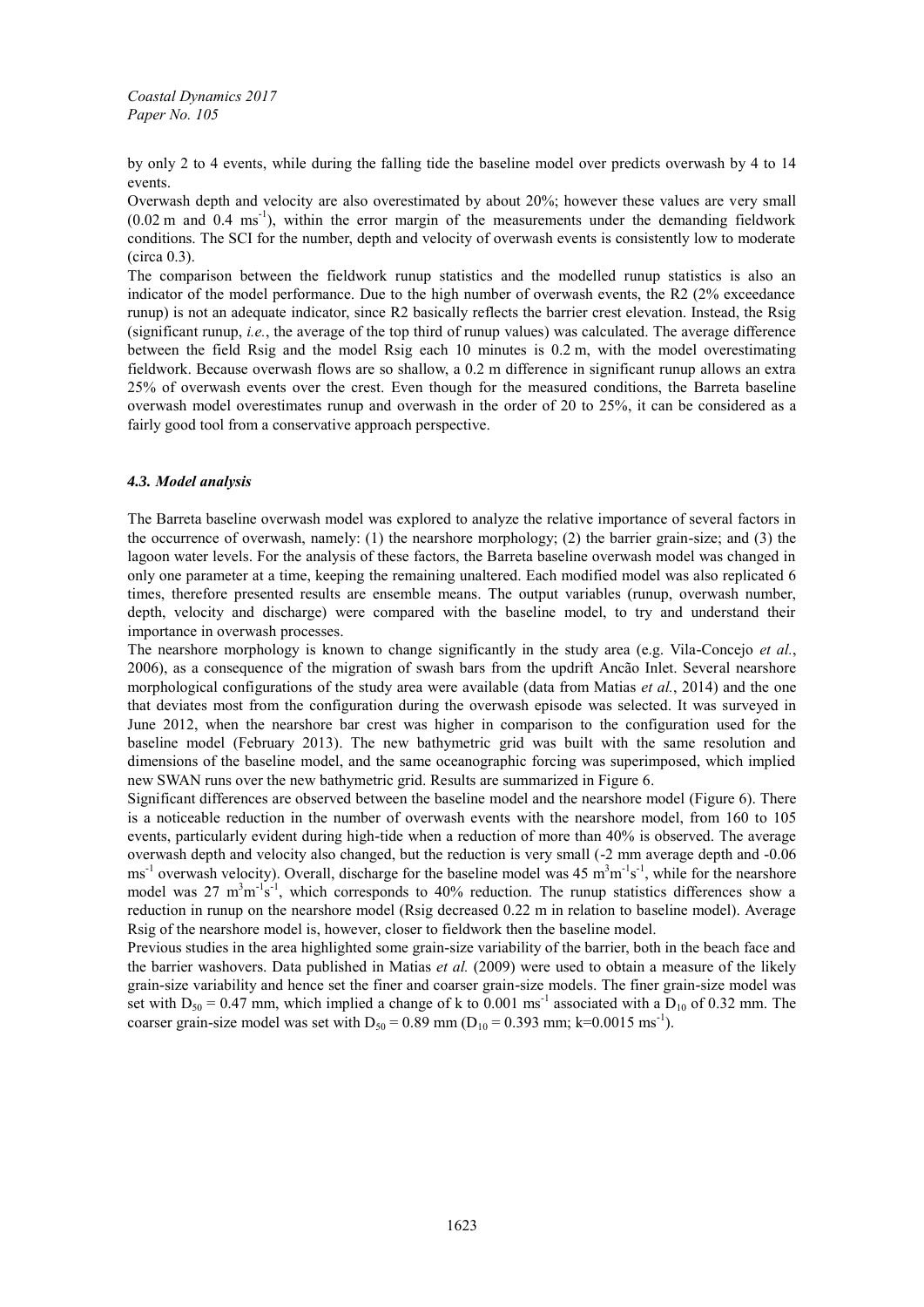

Figure 6. Overwash event number and hydrodynamic variables from the baseline model and from the nearshore model.

The comparison between the baseline model and the finer and coarser grain-size models showed that the finer grain-size model was the one producing more overwash, while the coarse grain-size model led to a decrease in overwash (Figure 7). The change in overwash events was significant, from 160 in the baseline model to 178 in the finer model and 142 in the coarser model. Again, the changes were particularly evident in the number of overwash events comparing to the other hydrodynamic variables (depth and velocity changes were always smaller than 1 mm and  $0.03 \text{ ms}^{-1}$ , respectively). Overall discharges reduced 8% in the coarser and increased 7% in the finer grain-size models in relation to the baseline model. Rsig of coarser grain-size model decreased 0.03 m in relation to baseline, while average Rsig of finer grain-size model increased in 0.01 m.



Figure 7. Average number of events for each time-step of the baseline model and the different grain-sizes models.

To test the importance of lagoon levels in overwash occurrence, the model was set with the maximum ocean and lagoon water level distances for the fieldwork campaign. The baseline model hydraulic gradient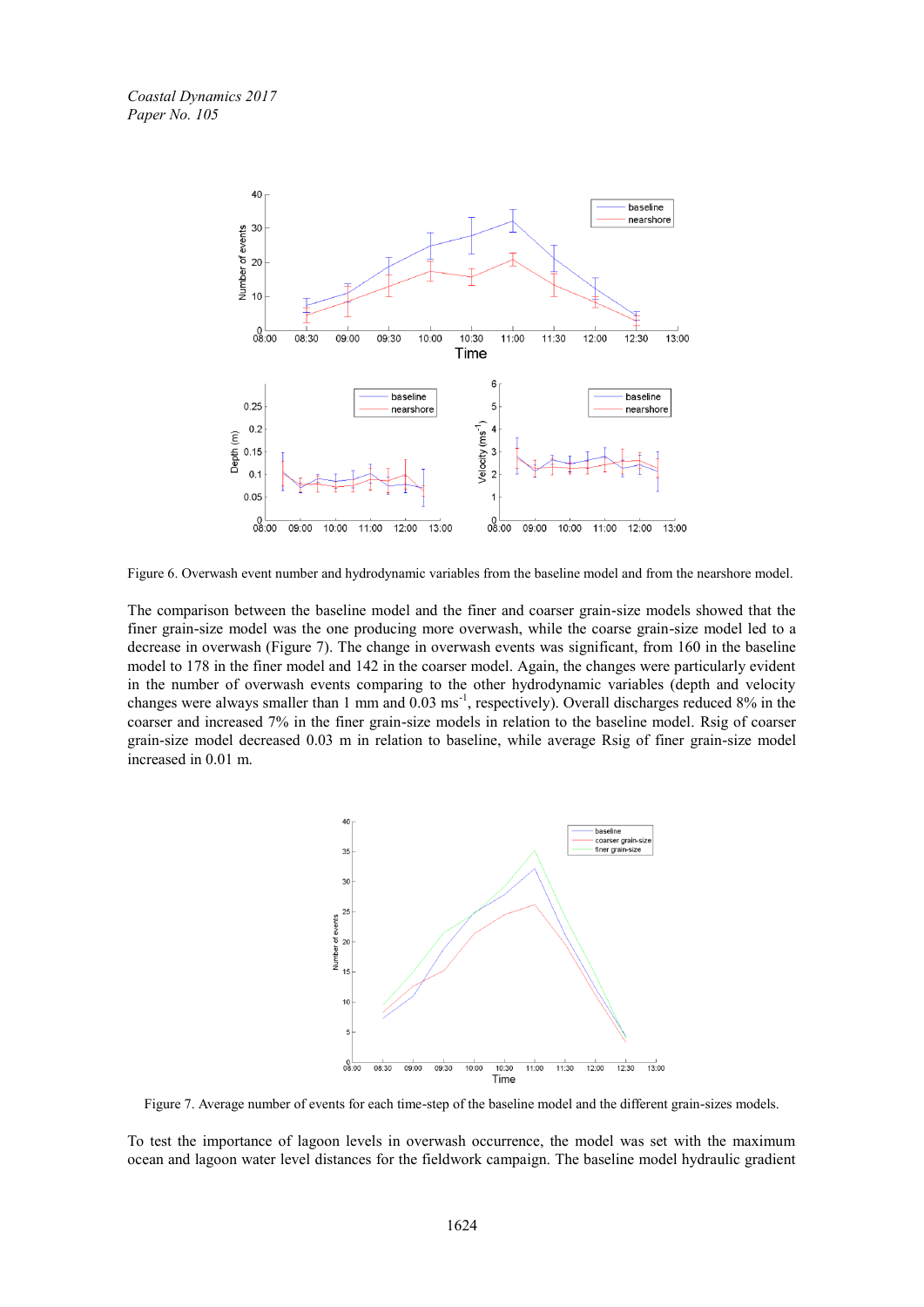was always negative (between -0.0054 and -0.0132, towards the lagoon), because the lagoon levels were consistently lower. To test other situations, a high lagoon model was set up in which the lagoon level was at  $z=0.88$ , whilst for the low lagoon model the water level was at  $z=-0.28$ . These changes generated model simulations with the highest hydraulic gradient (0.007) for the high lagoon model during oceanic low-tide; and a minimum hydraulic gradient (-0.01) for the low lagoon model, during oceanic high-tide. Even if the lagoon water level could be lowered, the hydraulic gradients would not change significantly because of the morphology of the backbarrier lagoon (Figure 2A). As the water level reaches the lagoon low-tide flat, a small change in elevation implies a great increase in horizontal distance, thus lowering the gradient. The results of the high lagoon, low lagoon and the baseline models present small average variations. The greater average variation in overwash number between the lagoon models and the baseline model was 2 events/time-step, which is not significant. The contrasting high lagoon and low lagoon models deviate very little from each other (0 - 15%).

# **5. Discussion and conclusions**

Data from an overwash episode are presented in this study. The overwash episode occurred during mid-tide to high tide (maximum oceanic tidal elevation of 0.9 m above MSL), with bimodal waves that resulted from the combination of swell waves with variable periods and heights. During this moderate wave energy event, overwash was not prevalent along most of the Ria Formosa barrier islands as wave runup was consistently lower than dune elevation. On the contrary, the fieldwork study site (a low-lying barrier stretch) experienced more than 100 overwash events.

Field observations showed that morphological changes were relatively small. Sediments were eroded away from the sub-aerial beach, and only partially deposited on the barrier top, while a portion was likely transported to lower depths. Similar evolution was also recorded in recent high-resolution 2D laser scanner measurements of overwash by Almeida *et al.* (2017).

Barreta Island most common overwash flow was very shallow (mean depth of 0.067 m) and relatively fast, with peak velocities in the range  $1 - 3$  ms<sup>-1</sup>. Such supercritical flows compare well with typical fieldwork and laboratory measurements that can be found in Matias and Masselink (2017).

Fieldwork data and published data from overwash on Barreta Island were used to setup a baseline model of overwash hydrodynamics using Xbeach in non-hydrostatic mode. The baseline model performance metrics was assessed by comparison with fieldwork by mean of bias, RMSE and SCI. The baseline model has a positive bias, therefore overestimating the number of overwash events, and an overall RMSE = 7. These differences between predictions and observations may be related to several factors. Morphologic changes occurring during overwash in the submerged, non-monitored part of the beach profile can influence subsequent overwash hydrodynamics. Moreover, the baseline model was set with the most recent bathymetry in the area, measured in February 2013, 10 months before the overwash fieldwork. Additionally, there is a lack of data from waves in the nearshore and swash areas. Nearshore wave transformation was simulated with the model SWAN and there is no comparison with fieldwork results because instruments located in this area during high tide (ST 1 to ST3) fall down or failed. Considering all limitations in fieldwork measurements and possible sources of error, it was considered that the baseline model still provided a reasonable agreement with field data. Further encouraging results of XBeach implementation for overwash investigation were also obtained by McCall *et al.* (2010) on a sandy beach, Almeida *et al.* (2017) on a gravel beach and Masselink *et al.* (2014) in laboratory experiments.

The importance of nearshore bathymetry for overwash processes on Barreta Island was evaluated by setting the nearshore model, which was identical to the baseline model except for the bathymetry that evidenced more changes in relation to the baseline configuration. Results indicate an average difference of about 30% of overwash events, with the nearshore model inhibiting overwash. Based on results, the nearshore bar is considered to be an important factor because nearshore morphological variability in this area is significant, given the detachment and longshore migration of swash bars from the updrift Ancão Inlet. The role of beach morphology was also found to be crucial in modelling wave overtopping with Xbeach by Phillips *et al.* (2017), in an area of North Wales, U.K., where coastal flooding is a hazard to populations.

Although the main sedimentary source to the study area is relatively constant (longshore drift and inlet associated dynamics), some sand grain-size variability was detected in the area (Matias *et al.*, 2009). The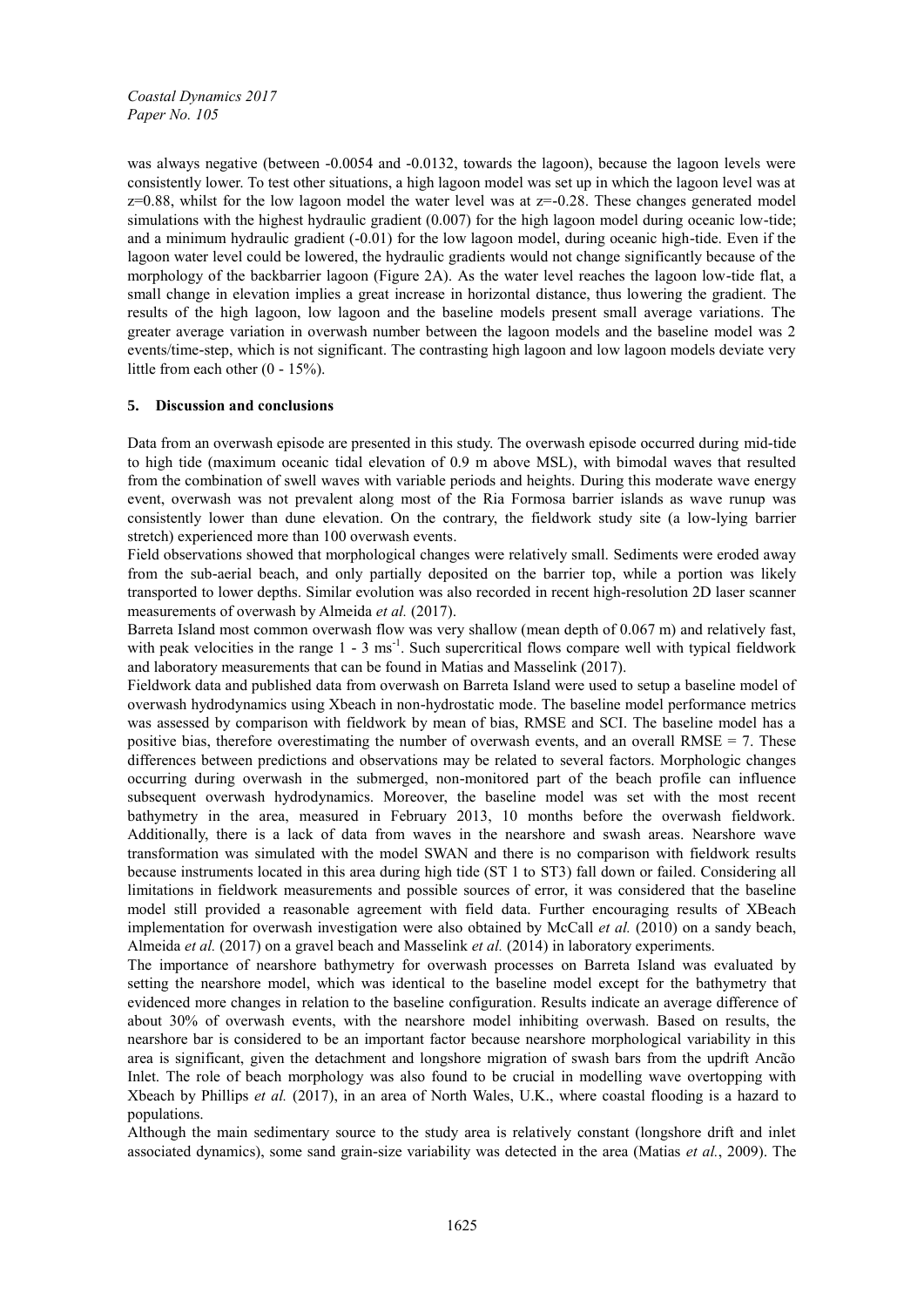impact on model results arising from realistic grain-size changes was tested by running the coarser and finer grain-size models. The tested grain-sizes are all within sand grain-size range, and are basically composed of medium to coarse sand. On average the coarser grain-size model promoted less overwash (- 11 % overwash events number and -8% discharge), than the baseline model. An intensification of overwash was recorded with the finer grain-size model. This means that there may be small to moderate overwash hydrodynamic changes in the study area induced solely by its natural grain-size variability.

The impact of lagoon water levels on overwash hydrodynamics, and implicitly the groundwater gradient between the ocean and lagoon water bodies, was also tested. The lagoon water levels were set to maximum and minimum elevations concomitant with opposite ocean tide levels. Modelling results show small changes in hydrodynamic quantities. Even with unrealistic hydraulic gradient changes, the model still predicts less than 10% changes in overwash hydraulics. Assuming the model reproduces correctly the groundwater flows, results from this study suggest that the lagoon water elevation exerts limited influence in overwash, at least when compared with the impacts of nearshore morphology and grain-size. Almeida *et al.* (2017) implementation of Xbeach model on a gravel barrier also found that groundwater gradients do not produce a significant difference in modelled overwash discharges.

As a general conclusion, the baseline model developed here is able to provide a first attempt to predict the occurrence and hydrodynamics of overwash in the study area. Nevertheless, more work is necessary to validate the model with different wave, tide and morphological characteristics. The tested models implementations (nearshore model and grain-size models) have demonstrated that to assure model reliability a continuous monitoring of the topography, bathymetry and grain-size is mandatory.

#### **Acknowledgements**

This study was supported by RUSH project, PTDC/CTE-GIX/116814/2010 and EVREST project, PTDC/MAR-EST/1031/2014, financed by FCT, Portugal. A. Matias and A. Pacheco were supported by Investigator Programme, IF/00354/2012 and IF/00286/2014, respectively, financed by FCT, Portugal. A.R. Carrasco was supported by SFRH/BPD/88485/2012. T. Plomaritis is funded by the EU FP7 research project RISC-KIT (ref. RISC-KIT-GA-2013-603458).

#### **References**

- Almeida, L.P., Masselink, G., McCall, R., Russell, P., 2017. Storm overwash of a gravel barrier: field measurements and XBeach-G modelling. *Coastal Engineering*, 120: 22-35.
- Blott, S.J. and Pye, K., 2001. GRADISTAT: a grain size distribution and statistics package for the analysis of unconsolidated sediments. *Earth Surface Processes and Landforms*, 26: 1237-1248 technical communication.
- Booij, N., Ris, R.C., Holthuijsen, L.H., 1999, A third-generation wave model for coastal regions: 1. Model description and validation. *Journal of Geophysical Research*, C4, 104: 7649-7666.
- Bray, T.F. and Carter, C.H. 1992. Physical processes and sedimentary record of a modern, transgressive, lacustrine barrier island. *Marine Geology*, 105, 155-168.
- Costa, M., Silva, R., Vitorino, J., 2001. Contribuição para o estudo do clima de agitação marítima na costa portuguesa. Proceedings of *2as Jornadas Portuguesas de Engenharia Costeira e Portuária*, PIANC, Sines, Portugal.
- Masselink, G., McCall, R., Poate, T., van Geer, P., 2014. Modelling storm response on gravel beaches using XBeach-G. *Maritime Engineering*, 167: 173-191.
- Matias, A. and Masselink, G., 2017. Overwash processes: lessons from fieldwork and laboratory experiments. In: *Coastal Storms: Processes and Impacts*. (Ed.) Paolo Ciavola and Giovanni Coco, John Wiley & Sons Ltd., pp. 175- 194.
- Matias, A., Vila-Concejo, A., Ferreira, Ó., Morris, B., Dias, J.A., 2009. Sediment dynamics of barriers with frequent overwash. *Journal of Coastal Research*, 25 (3): 768–780.
- Matias, A., Carrasco, A.R., Loureiro, C., Almeida, S., Ferreira, Ó., 2014. Nearshore and foreshore influence on overwash of a barrier Island. *Journal of Coastal Research*, SI 70, 675-680.
- McCall, R.T., de Vries, J.S.M., Plant, N.G., van Dongeren, A.R., Roelvink, J.A., Thompson, D.M., Reniers, A.J., 2010. Two-dimensional time dependent hurricane overwash and erosion modelling at Santa Rosa Island. *Coastal Engineering*, 57: 668-683.
- McCall, R.T., Masselink, G., Poate, T.G., Roelvink, J.A., Almeida, L.P., Davidson, M., Russell, P.E., 2014. Modelling storm hydrodynamics on gravel beaches with XBeach-G. *Coastal Engineering*, 91: 231-250.

McDonald, J.H. 2014. Handbook of Biological Statistics (3rd ed.). Sparky House Publishing, Baltimore, Maryland.

Pacheco, A., Vila-Concejo, A., Ferreira, Ó., Dias, J.A., 2007. Present hydrodynamics of Ancão Inlet, 10 years after its